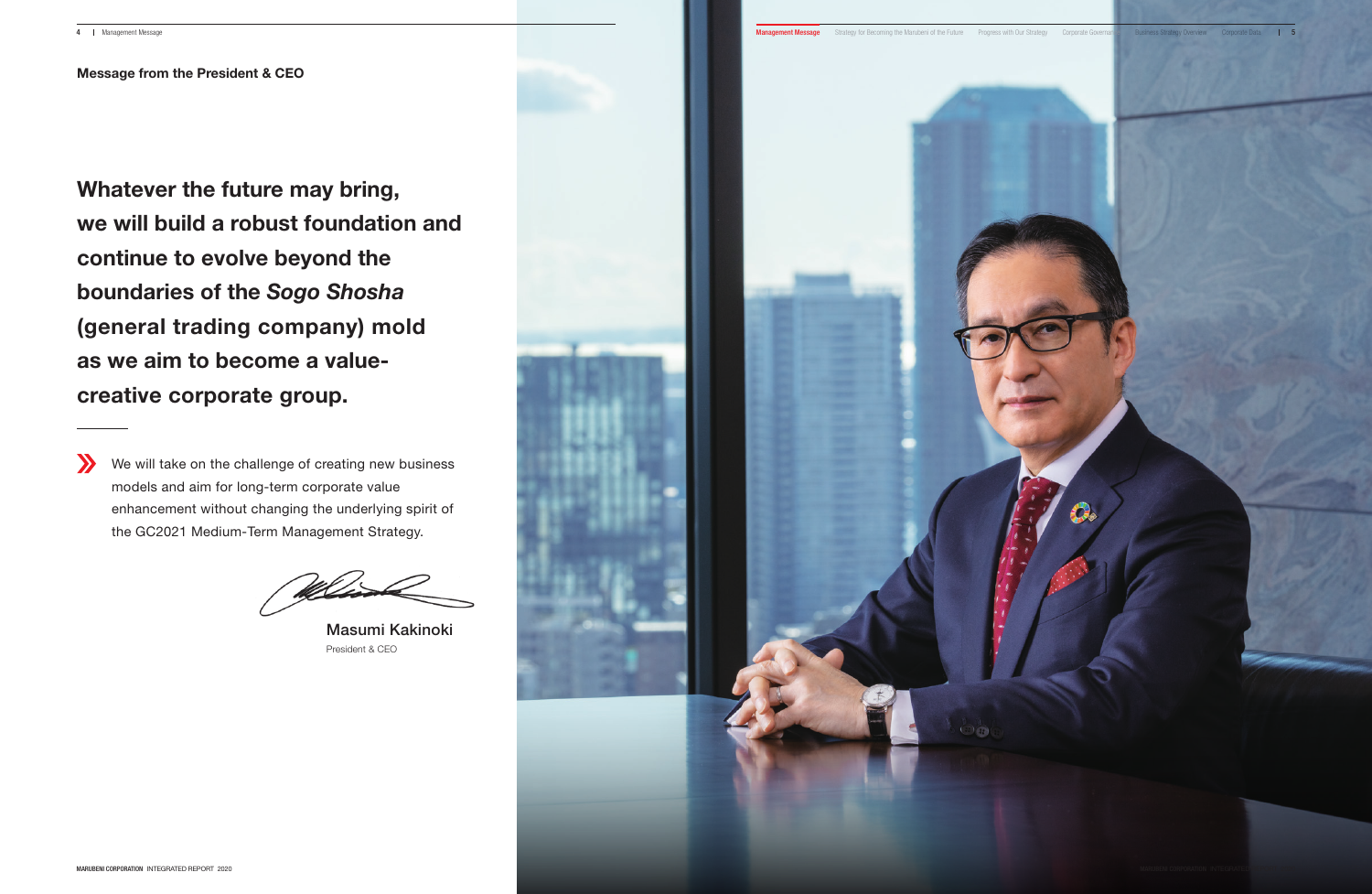First, in addition to extending my deepest sympathies to all those affected by the impact of COVID-19, I would like to take this opportunity to express my profound gratitude to all of the medical institutions that are at the forefront of medical treatment and the many people who are working hard to prevent the spread of this virus.

The Marubeni Group has declared ensuring the safety of our Group employees, customers, and partners worldwide as our top priority, and we are taking every precaution as we continue our business activities. As president, I want to express my deepest gratitude for all Marubeni Group employees, who are facing challenges in carrying out their daily tasks; I am extremely proud of their ability to persevere through these difficult circumstances, continue to perform to the best of their abilities and focus on the Marubeni Group's future.

For example, back when I used to work in the power business, a transmission line and a distribution line were necessary to supply electricity, even in a small village. Now, solar panel technology makes it possible to build a closed system for use by, for example, a single village, rendering obsolete the power line technology that was once essential in the not so distant past. We are in an age where breakthroughs make it possible to do things that people could once only dream of, or were otherwise technologically impractical – an age in which we can no longer rely on doing the same things we have always done to make progress.

Put simply, a *Sogo Shosha* is a collection of various businesses. We now live in a world where, in each of those businesses, the former conventional wisdom—that there is no doubt customers will come if you just continue to operate within the framework you have already built, or that customers will be happy to just buy what you have in stock—no longer applies. If you focus only on the work that your department is responsible for, you will never encounter anything new, so I encourage employees to venture outside of their normal work and see what the department next door is doing. As *Sogo Shosha* are involved in a diverse spectrum of fields, there are any number of possibilities for different businesses to collaborate. This is actually not an entirely novel idea. Years ago, we would often talk about creating synergies, but in the end we were unable to break out of our own rigid and over-compartmentalized work culture. The fact of the matter was, things were working out just fine for us, even if we didn't break free from those rigid frameworks – that is until recently. Now, due to various breakthroughs, these old-fashioned methods of doing business are gradually becoming untenable, and there is a very real possibility that the things we have relied on until now could become obsolete in no time at all. The Medium-Term Management Strategy emphasizes that threats and opportunities go hand in hand. I really believe this to be true, and so I have been



Fundally \* For more details on the Global crossvalue platform, by which we aim to create long-term corporate value with our sights set on 2030, please refer to GC2021 Medium-Term Management Strategy on PP.10-14.

working to permeate this way of thinking throughout the Group. The Global crossvalue platform\*, which has been adopted as the long-term direction of the Marubeni Group, was born from a feeling of being boxed into a corner, and the fear that, were we not to adopt it, we might end up losing our means of survival.

This is the situation Marubeni was in as the COVID-19 outbreak began, and at the end of the fiscal year (ended March 31, 2020), we recorded a large impairment loss, imposing a tremendous burden on our shareholders, and all of our stakeholders. To post this loss when we did was certainly a radical measure, but we recognized that in the long run, if we do not diligently maintain our financial strength and earnings power, we will end up placing even more of a burden upon the shoulders of our shareholders, investors, business

partners, and employees. Ultimately, we made the decision to post this loss when we did in the interest of proving to all of our stakeholders that they can still count on a bright future for the Marubeni Group. The world is changing at an astounding rate, irrespective of the situation with COVID-19. I believe that the underlying spirit of GC2021, which I have repeatedly discussed and instilled in our employees, remains unchanged; if we do not adapt to the changing world, we will be left behind, and it is possible that the assets we possess will quickly become obsolete. Marubeni is seizing this opportunity to address a number of aspects related to our business activities, for example reexamining ourselves, looking closely at the circumstances surrounding us, reflecting on things that need further consideration, and reviewing the things that require our full attention.

I was appointed president in April 2019 and spent the fiscal year (ended March 31, 2020) focusing on instilling the new GC2021 Medium-Term Management Strategy. In particular, I focused on creating lots of opportunities for face-to-face communication with junior employees. One of my first priorities was to instill my message and unite all Group employees, so I visited as many countries as possible, rallied the Marubeni Group employees in those areas, including seconded employees from headquarters and local staff, and repeatedly engaged in direct communication with them.

Innovation is happening right now, all around us, whether we participate in it or not. Everything is moving at an accelerated pace, including technological breakthroughs, and, in some cases, things that had previously taken many small steps can now be achieved in a single bound.

# The underlying spirit of GC2021 remains unchanged